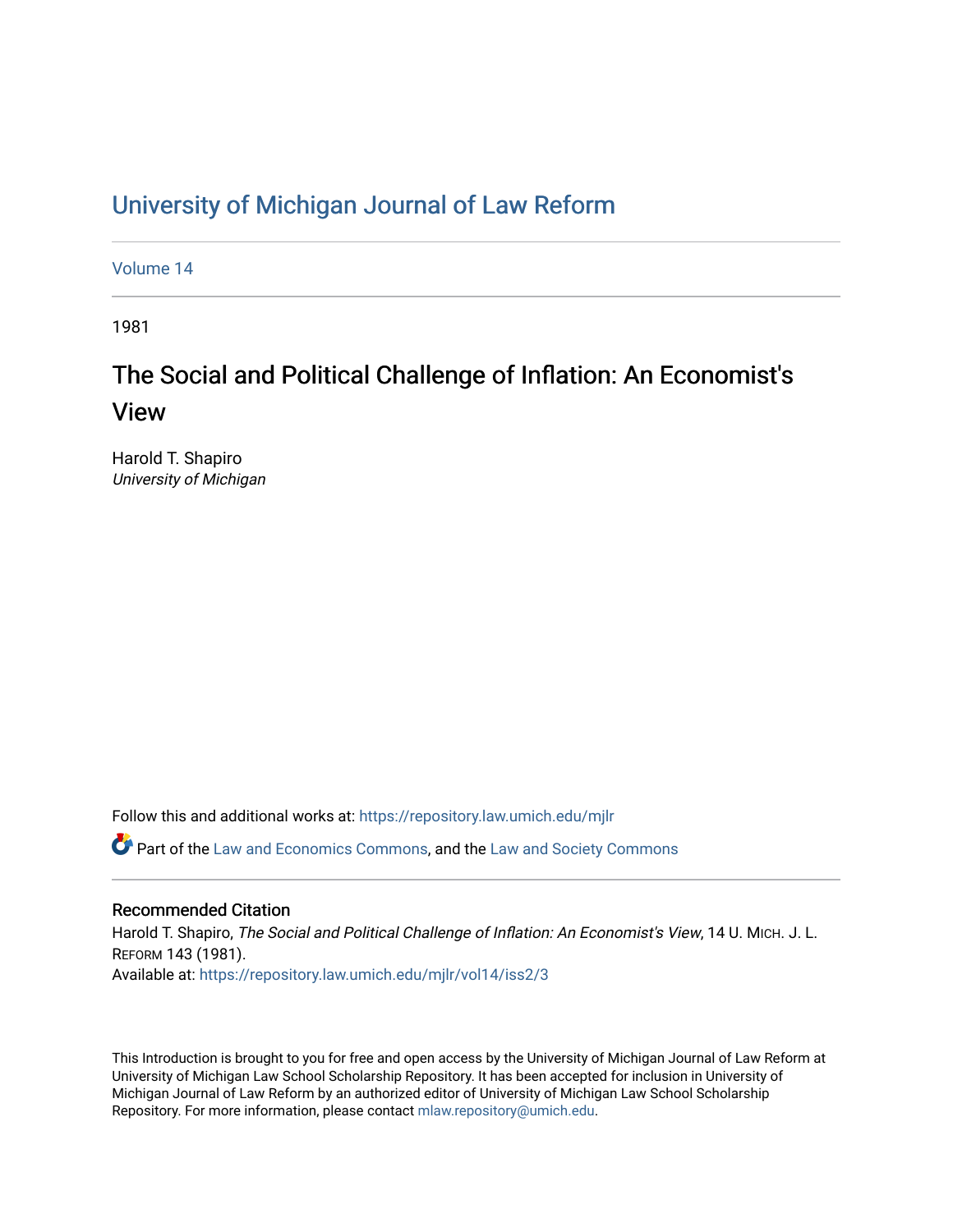## **THE SOCIAL AND POLITICAL CHALLENGE OF INFLATION: AN ECONOMIST'S VIEW**

Harold T. Shapiro\*

There is a new and unusual concern in contemporary America. For the first time since the Great Depression, there is a growing lack of confidence in the capacity of our economic system to deal effectively with its multiple responsibilities.

This Special Issue of the *Journal of Law Reform* has been nourished, at least in an emotional sense, by this same concern. The editors of the *Journal* apparently share the widespread frustration regarding what seem to increasing numbers of citizens as the largely intractable nature of the country's current economic ills. There is a certain apprehension that we may not be able to develop solutions to our lagging productivity, to our continuing inflation and unemployment, to our energy "problem," or to a host of other "economic" issues currently outstanding on the national agenda: unemployment of young people and minorities, environmental decay, economic security, trade policy, and the role of government in guiding our economic destiny.

Our current uneasiness regarding the economy may be part of a broad current in contemporary social thought that calls into question the whole idea of economic progress, an idea that has been one of the foundations of our economic self-consciousness since the founding of the republic. Our growing anxiety about economic matters may also reflect an uneasiness arising from the decline of the United States dominance in world economic affairs. This latter development has important political and social, as well as economic impacts. It implies, for example, that if we wish to maintain our "dominance" in world political and economic affairs we will have to devote an increasing proportion of our output to non-consumption uses.

Of the various challenges before us, the public's attention seems focused primarily on our continuing inflation. We would all agree that the law reflects, if somewhat imperfectly, impor-

<sup>•</sup> President, University of Michigan; Professor of Economics and Public Policy, University of Michigan. B. Comm., 1956, McGill University; M.A., Ph.D., 1964, Princeton University.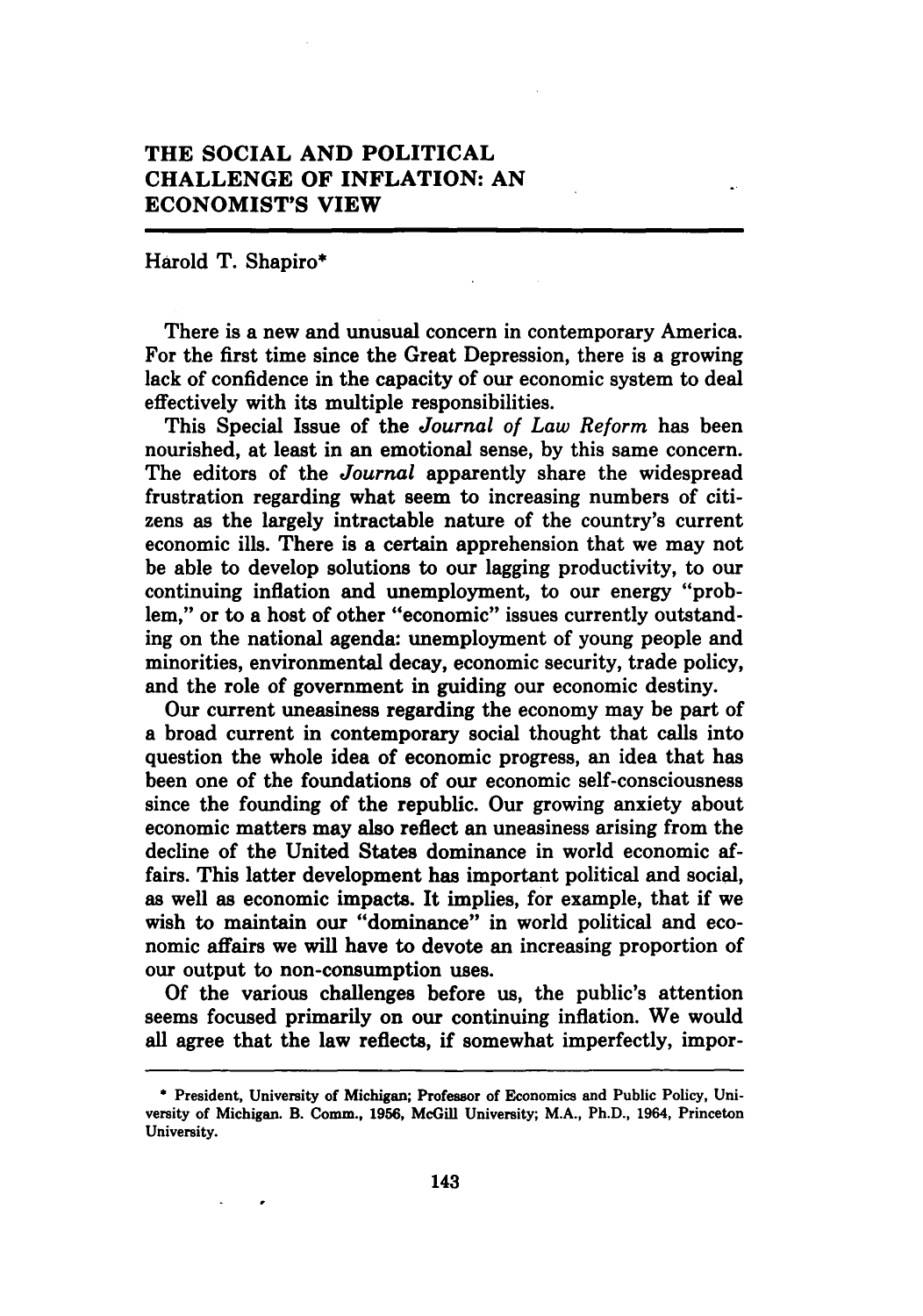tant dimensions of our cultural and political life. But what relevance does it have for the study and analysis of the continuing inflation we have experienced over the last decade or so? Certainly antitrust statutes, minimum wage legislation, and other legal constraints restrict the freedom of business enterprises to organize production as they see fit, and thus add to the firms' cost of production. In this sense, such statutes, reflecting social as well as economic values, may make prices higher than they would otherwise be. However, unless there are a continuously increasing number of such restrictions, they cannot be blamed for a *continuing* inflation. Similarly, a continuing inflation cannot be fully blamed on OPEC oil prices, harvest failures, domestic oil cartels, labor unions, or new developments in the international monetary system. These factors have their impact to be sure, but their effect is, by and large, relatively short-lived, and they cannot serve as an adequate explanation for a sustained inflation covering a half-decade or longer.

I believe that a *continuing* inflation can only be understood when considering society in its broadest context and not in the narrow confines of economics. Inflation is, at its heart, not simply an economic problem, but a political and social problem. Inflation relates more directly to our political system's response to a changing social agenda than to any unresolved deficiency in our economic system. It is my judgement that our persistent inflation rests primarily on a changing social agenda and a political system which may be somewhat "out of sync," not on any fundamentally new characteristic of the economic system itself.

To understand the basic underlying causes of inflation, we must ask ourselves why our government has persisted, through Democratic and Republican administrations alike, in making the *political choice* of running large budgetary deficits and financing these, in part, by increasing the supply of money. To put the matter more directly, economic policies are forged in the furnace of national politics. The goals of governmental economic policy are selected within a political process where the economic, social, and political interests of different constituencies are balanced against each other.

It is my thesis that inflationary policies are not thrust upon society by an unknowing government, or by a Federal Reserve Board that is somehow inadequate. Rather, these policies represent the government's response to political pressure from constituents who want ever-increasing benefits from the federal government, but who are unwilling to tolerate commensurate increases in taxes. These policies also represent the desire of legis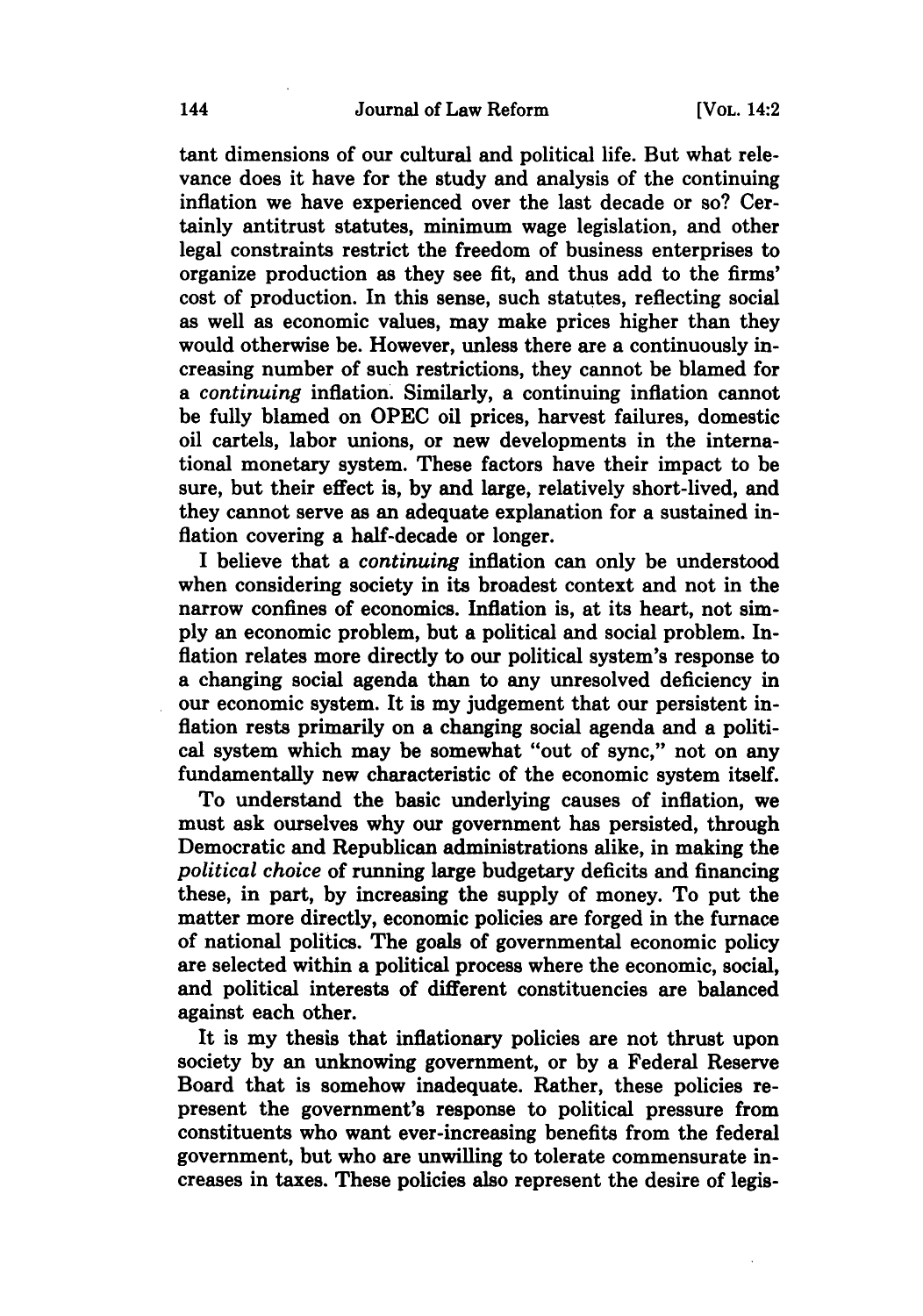lators and other officials to avoid the short-run dislocation costs of increased unemployment and decreased output that might stem from a less inflationary policy.

At the political level, our capacity to select and act on national priorities has become greatly impaired. We stall each other's initiatives and seem to have lost much of our essential capacity for meaningful compromise. It is not that we cannot identify solutions to certain national problems. The problem is that we have lost our capacity to adopt any solutions that may impose a sacrifice on some particular group.

When the federal government is unable to mediate the various demands on the national treasury, it has a short-run, often short-sighted alternative—monetary expansion. When the Congress has finally expended all tax revenue and is unwilling or unable to expand the national debt, it can continue to "satisfy" constituents' demands, at least in the short-run, by printing money. Thus, while no group in society explicitly demands more inflation *per se,* pressures for the government to pursue a more inflationary policy arise from the fact that there are always groups—those who are next in line for federal support—who benefit from such a policy. That is, at any particular moment in time there are groups who believe that financing certain government programs by "printing money" will work very much more to their advantage than either foregoing federal support or being held responsible for tax increases. These groups may be defense contractors, college students, welfare recipients, industries that have just granted large wage increases, farmers—the list is almost endless.

It is a long tradition and an unfortunate failing of the economics profession that little of our effort is spent on analyzing the relationship between the political process and economic policy. The general outlook of economists is that the persistent application of "inappropriate" or inefficient policies (e.g., tariffs) is explained by the personal failings of those in charge of public policy. The possibility that these policies may very well be serving vital interests, or that these policies may represent a rational strategy in an environment of scarcity, is scarcely given a second reading. Inflation, especially continuing inflation, is a policy. It does serve the perceived interests, at least in the short-run, of some groups. It is only by recognizing this aspect of the issue that we can come to a better understanding of its source and its cure.

At any moment in time, the government must balance the pressures for an inflationary budget policy against the benefit of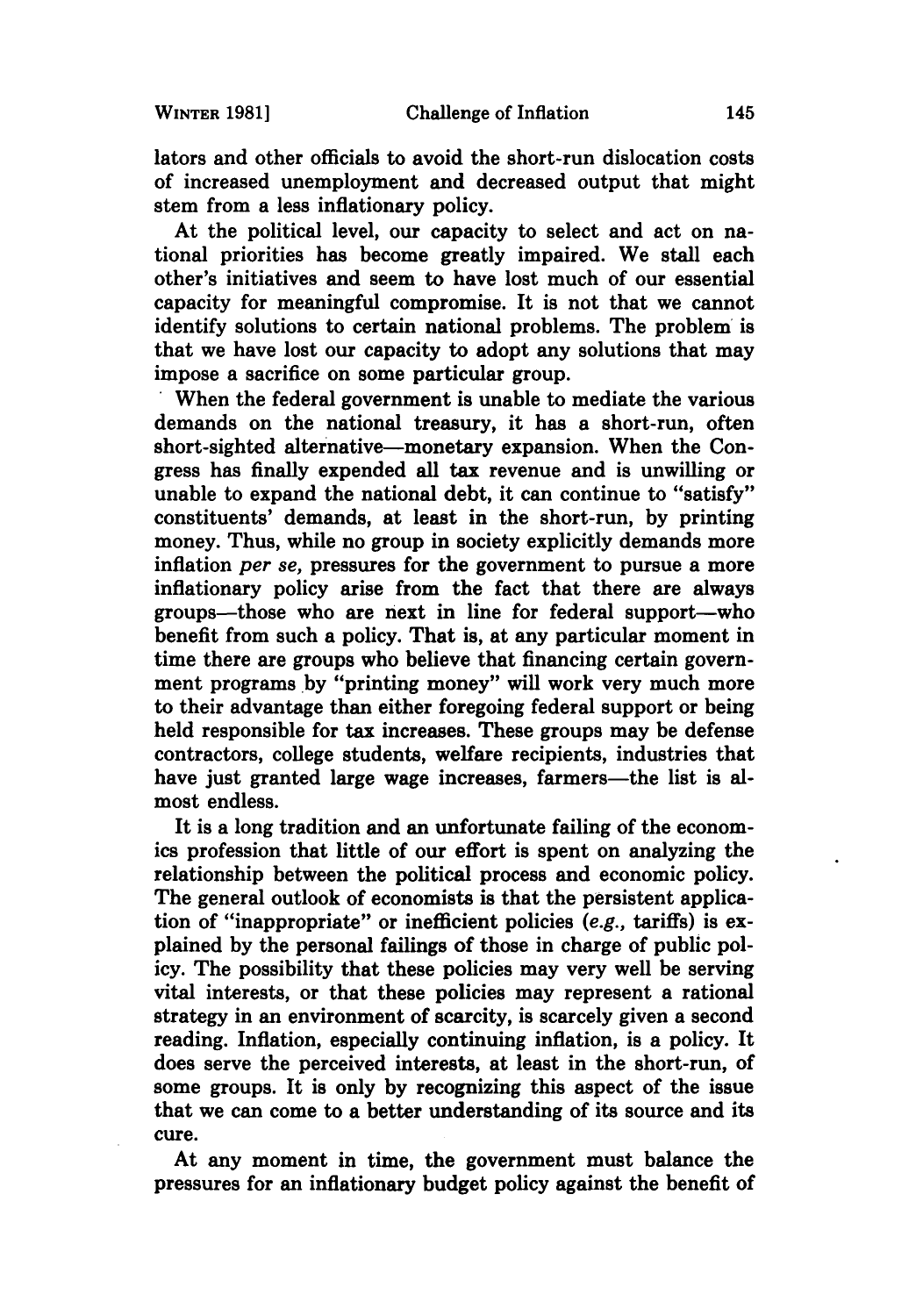a less inflationary economic policy. That is, our representatives must try to find the appropriate balance or trade-off between the short-run political and economic dislocation costs of an antiinflationary policy and the adverse effects of a policy leading to a sustained inflation.

A major underlying conflict, however, concerns the claims of different groups in society as to what they believe to be their fair share of the national income. Unfortunately, if we add up all these "fair shares," it more than exhausts the total available. We must somehow come to grips with the mediation of society's expectations regarding appropriate efforts, rewards, and sacrifices. This relates not only to the distribution of economic efforts and rewards among the current work force, but how we wish to provide for ourselves versus future generations.

A lot is at stake. It relates not simply to narrow economic issues, but to the nature of the future society we jointly wish to sustain. I will take the liberty of quoting from an article I wrote over a half decade ago:

Efforts to explain inflation exclusively in economic terms are not only less than fully satisfying, but work to obscure the nature of the underlying causes. National and international institutions, traditions, politics, and social objectives all play a role in a phenomenon, so intricately embedded in our economic system. Economic analysis *must be supplemented by a theory of public policy that explains those factors that induce a government to select a certain set of policies. <sup>1</sup>*

The law, like economic institutions, simultaneously reflects certain basic cultural values of our society and provides actual mechanisms for achieving certain important societal objectives.<sup>2</sup> At any moment in time, therefore, an analysis of the law may yield useful insights into the nature of our society. A similar statement may be made with respect to economics. However, with respect to inflation, when we concentrate our attention exclusively on economic issues, we are often sidetracked into lengthy discussions on federal deficits, harvest failures, alternative definitions of the money supply, *etc.* These excursions have often prevented us from addressing the underlying issues: the structure of economic institutions and the alternative claims of

<sup>&#</sup>x27; Shapiro, *Inflation in the United States,* in WORLDWIDE INFLATION: THEORY AND RE-CENT EXPERIENCE, 270-94 (L. Krause & W. Salant, eds. 1977) (emphasis added).<br><sup>2</sup> F. Allen, LAW, INTELLECT, AND EDUCATION (1979).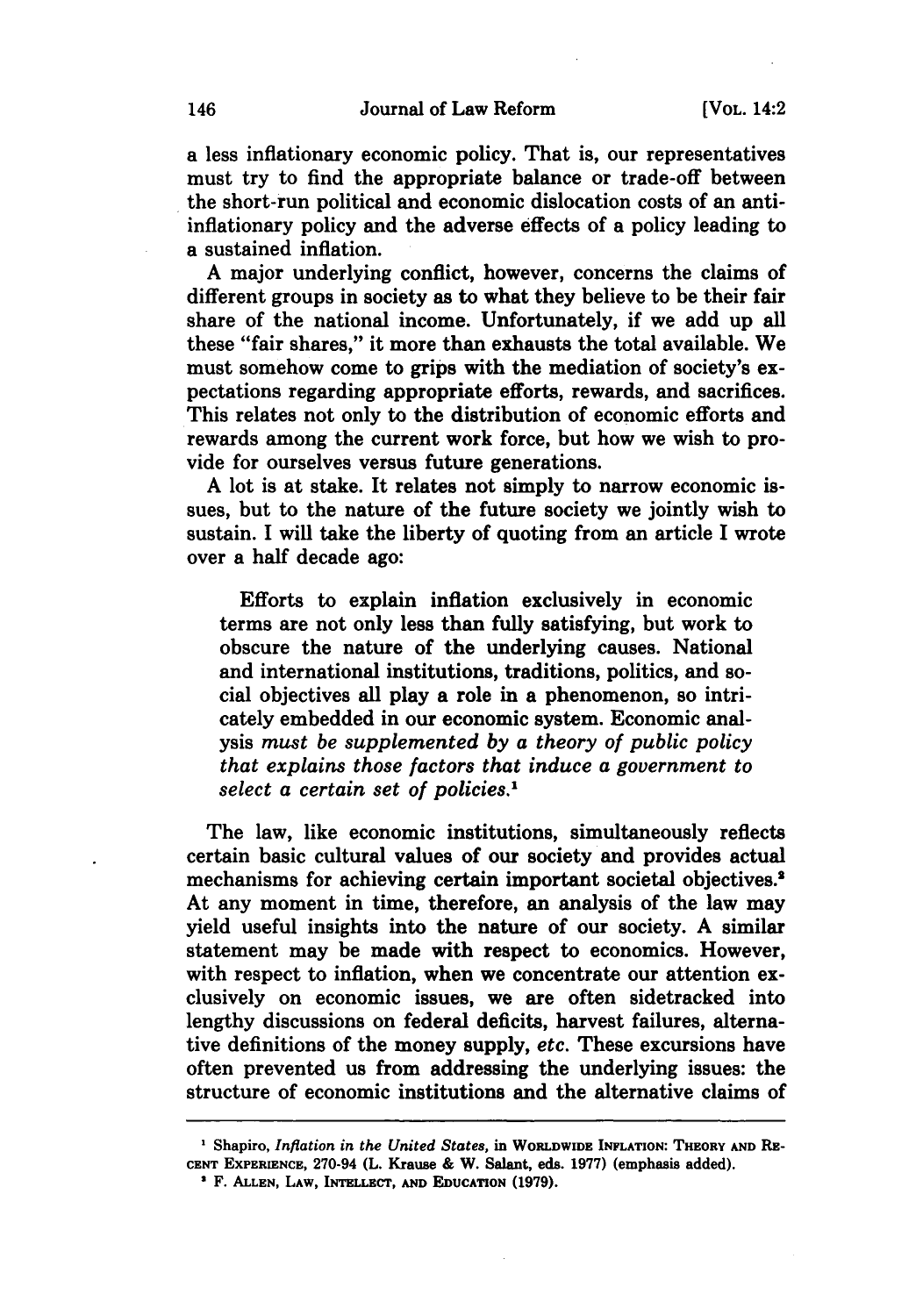various interest groups.

I predict that our national despair on economic issues will soon give way to a healthy optimism. The next decade should be one of opportunity for the United States economy. For example, we will have an unprecedented proportion of our population in the prime working age range (25-55), and this labor force is better educated than ever. In addition, we seem to be repositioning national economic policy on a number of fronts in a very helpful way. Many examples are available, but we might especially note the areas of energy, government regulation, and investment. National economic policy will have a major impact on our capacity to deal with the challenges ahead, but the demonstrated resilience of the United States economy makes me optimistic indeed.